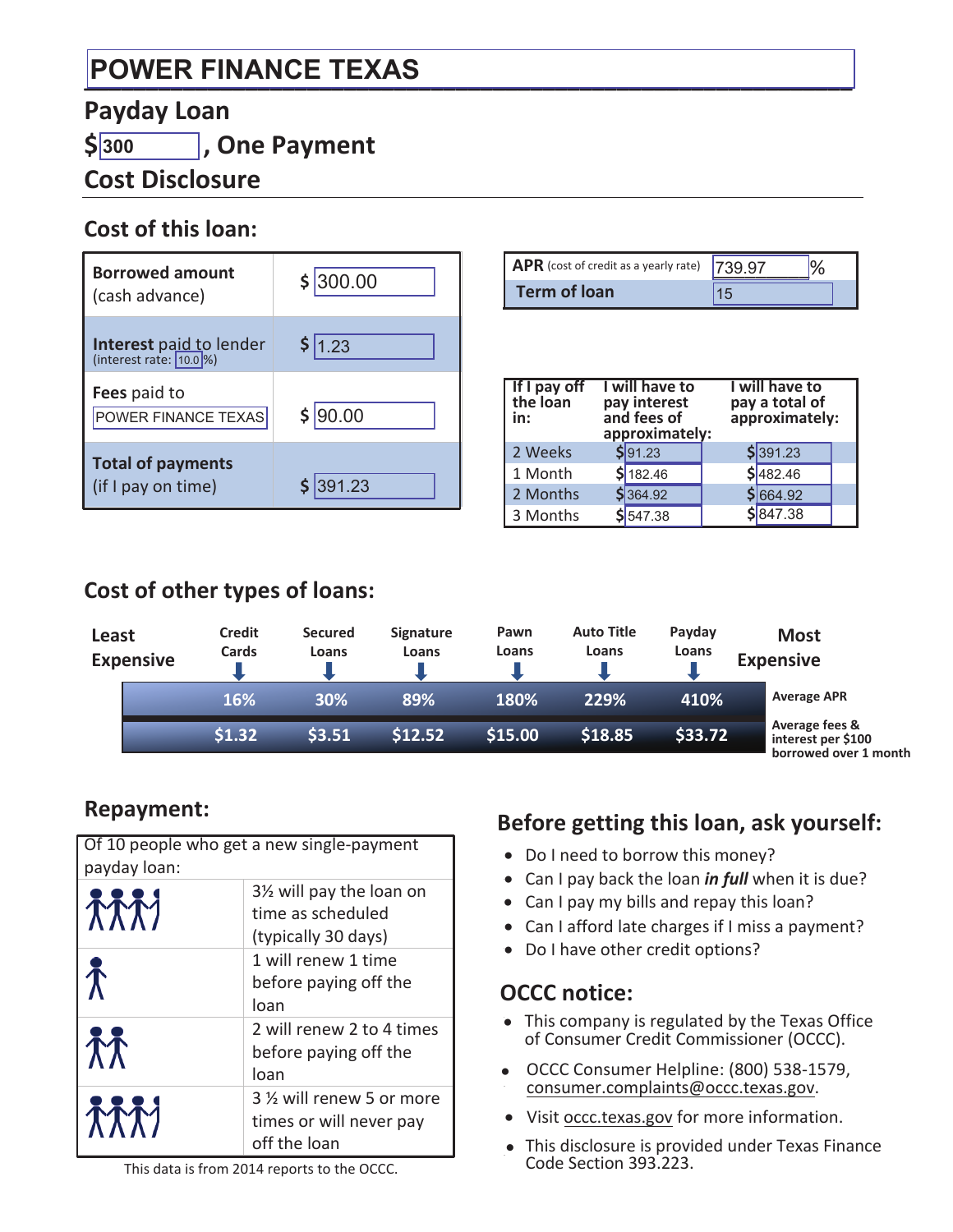# **\_\_\_\_\_\_\_\_\_\_\_\_\_\_\_\_\_\_\_\_\_\_\_\_\_\_\_\_\_\_\_\_\_\_\_\_\_\_\_\_\_\_\_\_\_\_\_\_\_\_\_\_\_\_\_\_\_\_\_\_\_\_ POWER FINANCE TEXAS**

#### **Payday Loan**

**\$ , One Payment 500**

## **Cost Disclosure**

#### **Cost of this loan:**

| <b>Borrowed amount</b><br>(cash advance)                   | \$1500.00 |
|------------------------------------------------------------|-----------|
| <b>Interest</b> paid to lender<br>(interest rate: [10.0]%) | \$2.05    |
| Fees paid to<br>POWER FINANCE TEXAS                        | \$150.00  |
| <b>Total of payments</b><br>(if I pay on time)             | 52.05     |

| APR (cost of credit as a yearly rate) 739 97 |  |
|----------------------------------------------|--|
| <b>Term of loan</b>                          |  |

| If I pay off<br>the loan<br>in: | <b>I</b> will have to<br>pay interest<br>and fees of<br>approximately: | I will have to<br>pay a total of<br>approximately: |  |
|---------------------------------|------------------------------------------------------------------------|----------------------------------------------------|--|
| 2 Weeks                         | 5152.05                                                                | \$ 652.05                                          |  |
| 1 Month                         | \$304.10                                                               | \$ 804.10                                          |  |
| 2 Months                        | \$608.20                                                               | \$1,108.20                                         |  |
| 3 Months                        | \$912.30                                                               | \$1,412.30                                         |  |

## **Cost of other types of loans:**

| Least<br><b>Expensive</b> | <b>Credit</b><br>Cards | <b>Secured</b><br>Loans | <b>Signature</b><br>Loans | Pawn<br>Loans | <b>Auto Title</b><br>Loans | Payday<br>Loans | <b>Most</b><br><b>Expensive</b>                               |
|---------------------------|------------------------|-------------------------|---------------------------|---------------|----------------------------|-----------------|---------------------------------------------------------------|
|                           | 16%                    | 30%                     | 89%                       | 180%          | 229%                       | 410%            | <b>Average APR</b>                                            |
|                           | \$1.32                 | \$3.51                  | \$12.52                   | \$15.00       | \$18.85                    | \$33.72         | Average fees &<br>interest per \$100<br>borrowed over 1 month |

### **Repayment:**

| Of 10 people who get a new single-payment<br>payday loan: |                                                                       |  |  |  |
|-----------------------------------------------------------|-----------------------------------------------------------------------|--|--|--|
| <b>TTTI</b>                                               | 3½ will pay the loan on<br>time as scheduled<br>(typically 30 days)   |  |  |  |
| $\bm{\hat{\Lambda}}$                                      | 1 will renew 1 time<br>before paying off the<br>loan                  |  |  |  |
| $\Lambda \Lambda$                                         | 2 will renew 2 to 4 times<br>before paying off the<br>loan            |  |  |  |
| TTT                                                       | 3 1/2 will renew 5 or more<br>times or will never pay<br>off the loan |  |  |  |

#### **Before getting this loan, ask yourself:**

- Do I need to borrow this money?
- Can I pay back the loan *in full* when it is due?
- Can I pay my bills and repay this loan?
- Can I afford late charges if I miss a payment?
- Do I have other credit options?

#### **OCCC notice:**

- This company is regulated by the Texas Office of Consumer Credit Commissioner (OCCC).
- OCCC Consumer Helpline: (800) 538-1579, consumer.complaints@occc.texas.gov.
- Visit occc.texas.gov for more information.
- This disclosure is provided under Texas Finance Code Section 393.223.

This data is from 2014 reports to the OCCC.